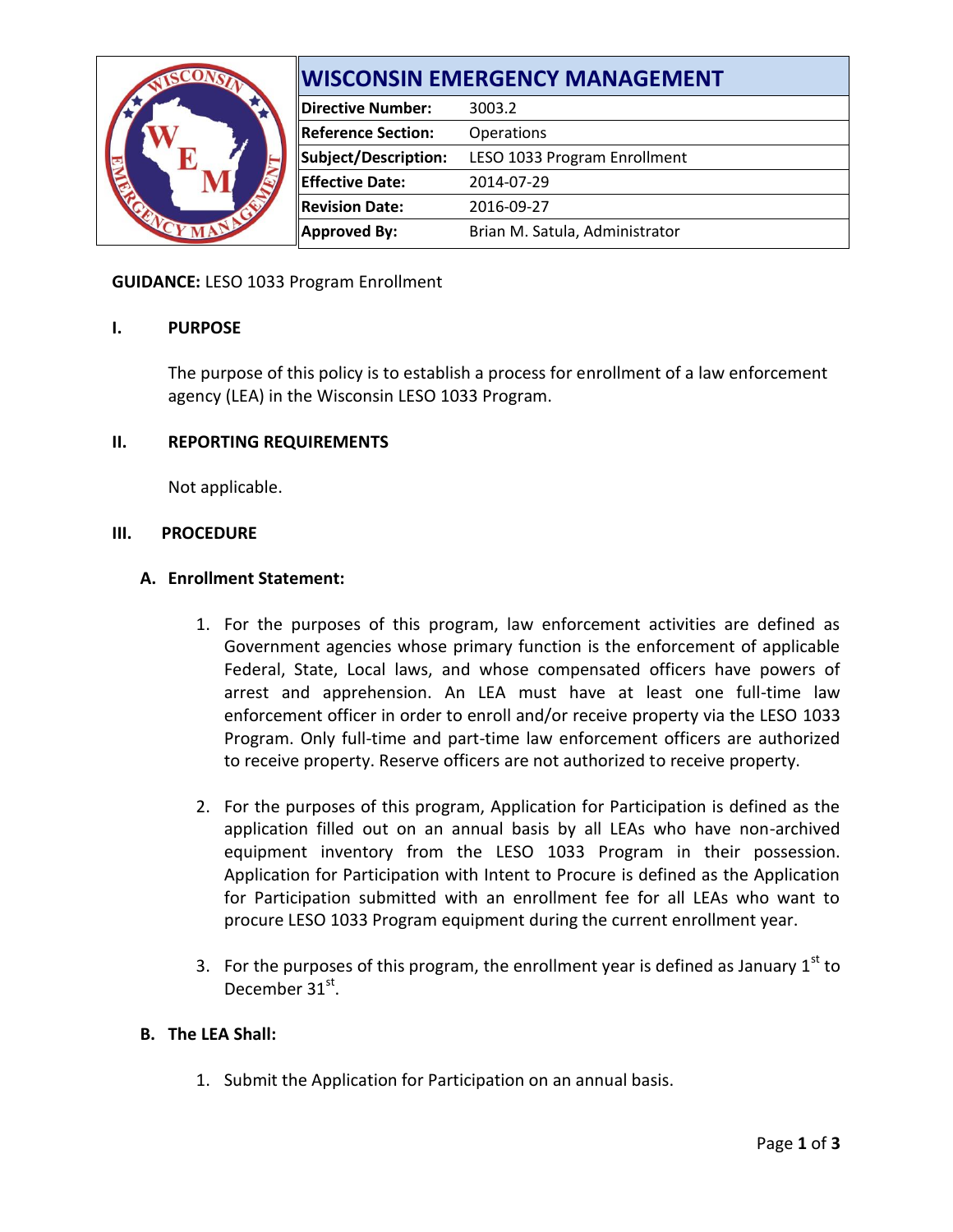- 2. Submit the Application for Participation with Intent to Procure, along with enrollment fee to the State Coordinator for their approval to have the ability to procure equipment during the enrollment year.
- 3. Submit an updated Application for Participation within 30 days of any LEA changes.

# **C. The State Shall:**

- 1. Implement LESO 1033 Program eligibility criteria in accordance with 10 USC § 2576a, DLA Instructions and Manuals and the DLA Memorandum of Agreement (MOA) the State signs.
- 2. Receive and process applications for participation from LEAs currently enrolled and those LEAs that wish to participate in the LESO 1033 Program.
- 3. Receive and recommend approval or disapprove LEA applications for participation in the LESO 1033 Program. The State Coordinators have sole discretion to disapprove LEA applications on behalf of the Governor of their State. The Defense Logistics Agency (DLA) Law Enforcement Support Office (LESO) should be notified of any applications disapproved at the State Coordinator level. The State Coordinator will only forward and recommend certified LEAs to the LESO that are government agencies whose primary function is the enforcement of applicable Federal, State, and local laws and whose compensated officers have the powers of arrest and apprehension. The LESO retains final approval / disapproval authority for all LEA applications forwarded by State Coordinators.
- 4. Ensure LEAs enrolled in the LESO 1033 Program update the LEAs account information annually (accomplished during the FY Annual Inventory in the Federal Excess Property Management Information System [FEPMIS]).
- 5. Provide a comprehensive overview of the LESO 1033 Program to all LEAs once they are approved for enrollment. This comprehensive overview must be done within thirty (30) days and include, verbatim, the information contained in Paragraph III E of the State Plan of Operations (SPO).
- 6. Ensure that screeners of property are employees of the LEA. Contractors may not conduct screening on behalf of the LEA.
- 7. Ensure that at least one person per LEA maintains access to FEPMIS. Account holders must be employees of the LEA.
- 8. Communicate with the LEAs in a timely manner regarding annual program enrollment, annual inventory certification, compliance, and all other matters pertinent to the policies and administration of the LESO 1033 Program.